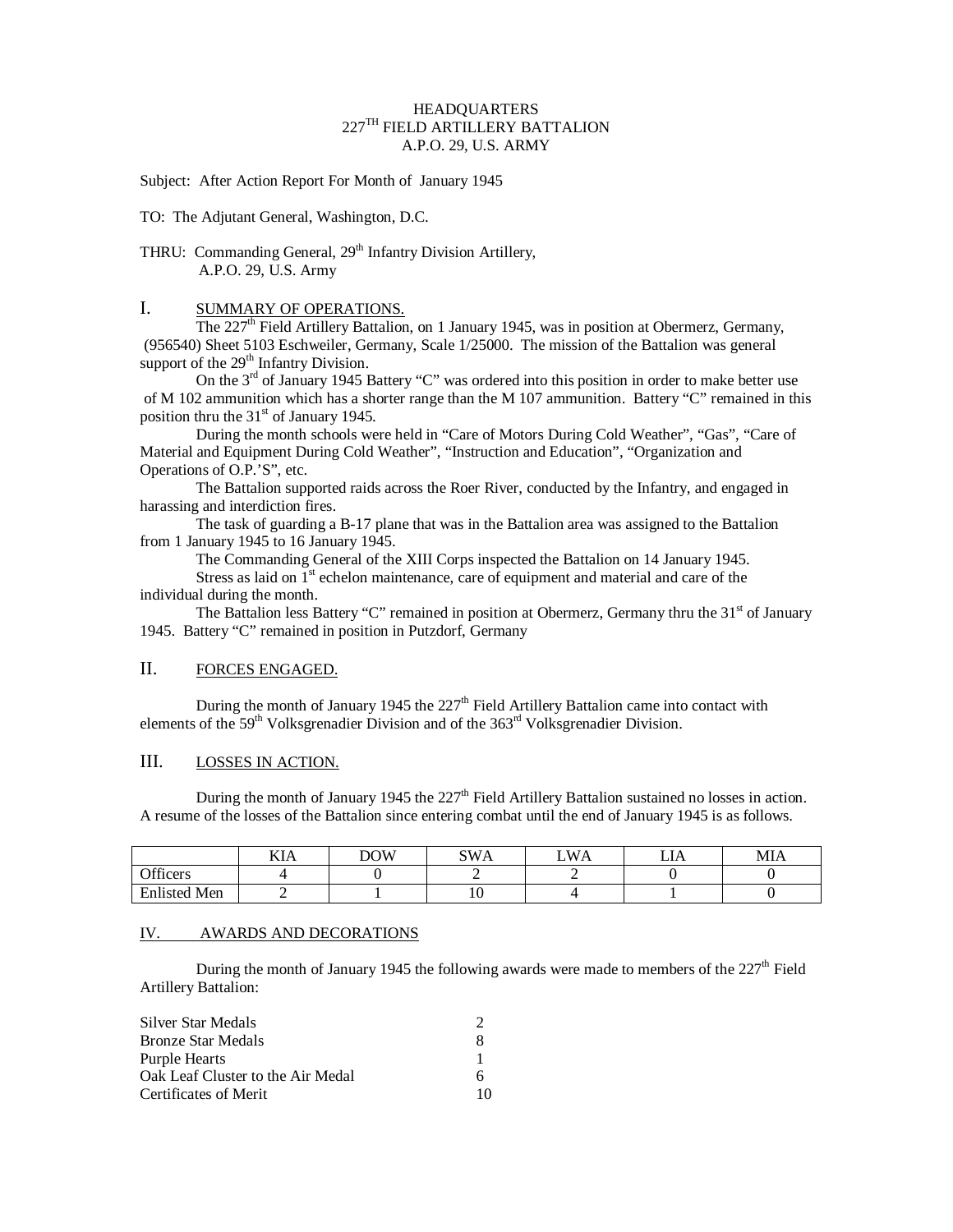#### V. COMMANDING OFFICERS.

The Commanding Officers for the month of November 1944 were as follows:

| <b>Battalion Commander</b>                    | Lt. Col. Neal W. Harper              |
|-----------------------------------------------|--------------------------------------|
| <b>Headquarters Battery</b>                   | 1 <sup>st</sup> Lt. Robert M. Godber |
| Battery "A"                                   | Capt. George F. Weidl                |
| Battery "B"                                   | Capt. Walter J. Rakow                |
| Battery "C"                                   | 1 <sup>st</sup> Lt. David D. Honick  |
| Service Battery                               | Capt. Eugene D. Jones                |
| <b>Medical Detachment</b>                     | Capt. Harold L. Bacon                |
| The Battalion Commander's Staff consisted of: |                                      |
| <b>Executive Officer</b>                      | Major Norman D. Aboosh               |
| $S-3$                                         | Major Frederick B. Johnson           |
| Ass't $S-3$                                   | Capt. John C. Vallor                 |
| $S-2$                                         | Capt. Cecil L. Harvey                |
| Ass't $S-2$                                   | 2 <sup>nd</sup> Lt. Herman G. DeMoss |
| Liason Officer                                | Capt. Bruce Bliven, Jr.              |
|                                               |                                      |

#### VI. Miscellaneous.

The  $227<sup>th</sup>$  Artillery Battalion completed a total of two hundred and fifty-nine (259) missions, and expended a total of three thousand three hundred and thirty-nine (3,339) rounds of ammunition for the month of January 1945. A breakdown of these is as follows:

| <b>TYPES OF MISSIONS</b>   | <b>NUMBER</b> |
|----------------------------|---------------|
| Registration               | 36            |
| <b>Counter Battery</b>     | 11            |
| Personnel                  | 10            |
| Vehicles                   |               |
| Pill Boxes and Forts       | q             |
| $C.P.'s$ and $O.P.'s$      | 10            |
| Harassing and Interdiction | 157           |
| Other types                | 22            |
| <b>TOTAL</b>               | 25c           |

The air OP section of the Battalion flew on 22 days for a total of 56 missions during January 1945. A breakdown of the flights made is as follows:

| Number of hours flown   | 52 Hrs. 15 Min. |
|-------------------------|-----------------|
| Fire Missions           | 29              |
| Reconnaissance Missions | 27              |

During the month of January 1945 the  $227<sup>th</sup>$  Field Artillery Battalion saw quite a few movies and several stage shows. The Red Cross Clubmobile visited the Battalion. The movies, stage shows and Clubmobile were all thoroughly enjoyed by the personnel of the Battalion and did much to help keep up the morale.

Major Frederick B. Johnson, 0239725, the Battalion S-3, T.Sgt. Frank W. Jones, 20321305, of Service Battery and Tec 5 Albert T. Hayducke, 33036343, of Battery "B" were placed on Temporary Duty in the United States of America on 11 January 1945. All had been with the Battalion throughout all of its overseas service which began on 5 October 1945.

The Combat Efficiency of the  $227<sup>th</sup>$  Field Artillery Battalion has been excellent throughout the month of January 1945.

Morale during the period has been excellent. 29 LET'S GO.

(signed-Neal W. Harper) NEAL W. HARPER Lt. Colonel, F.A.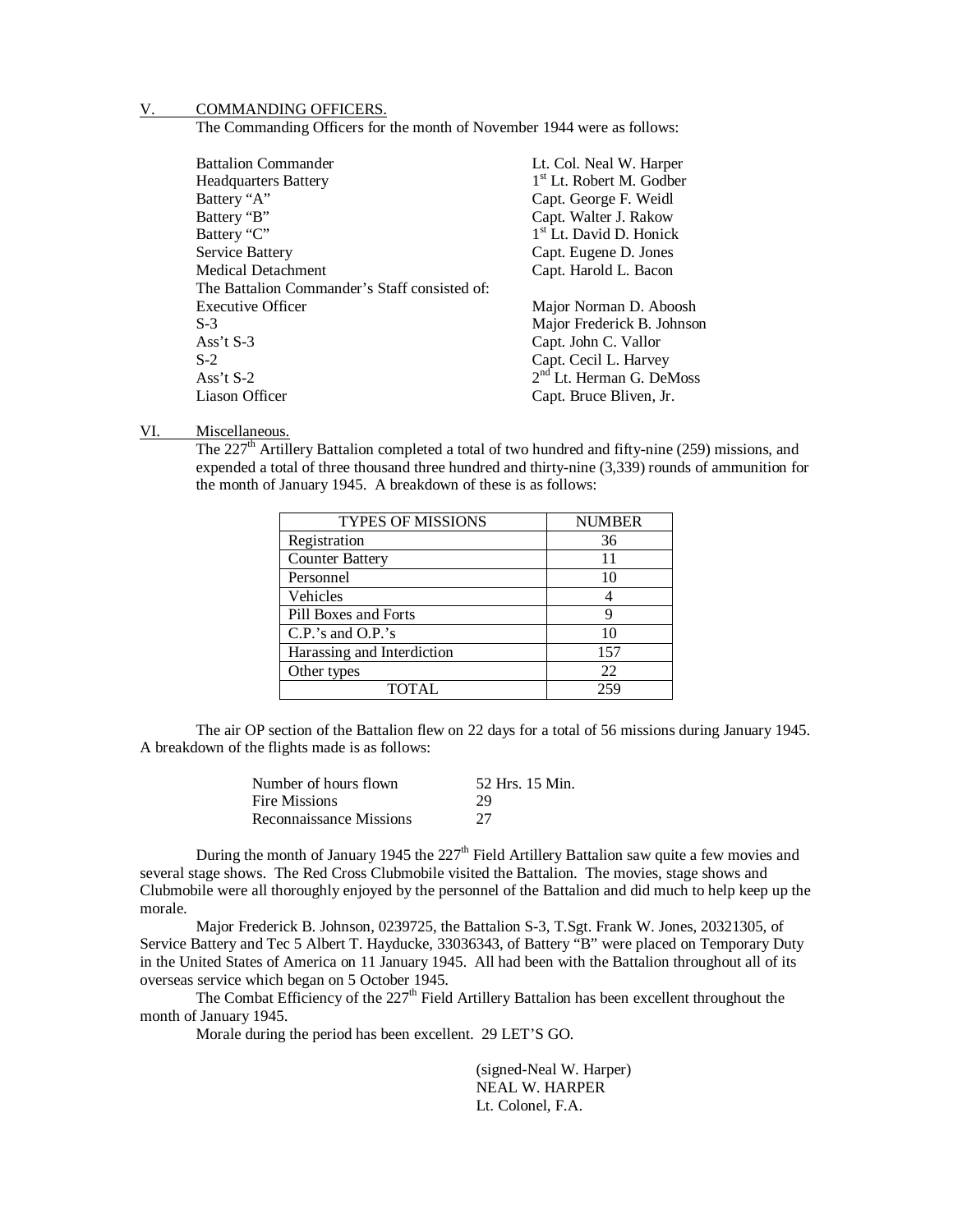Commanding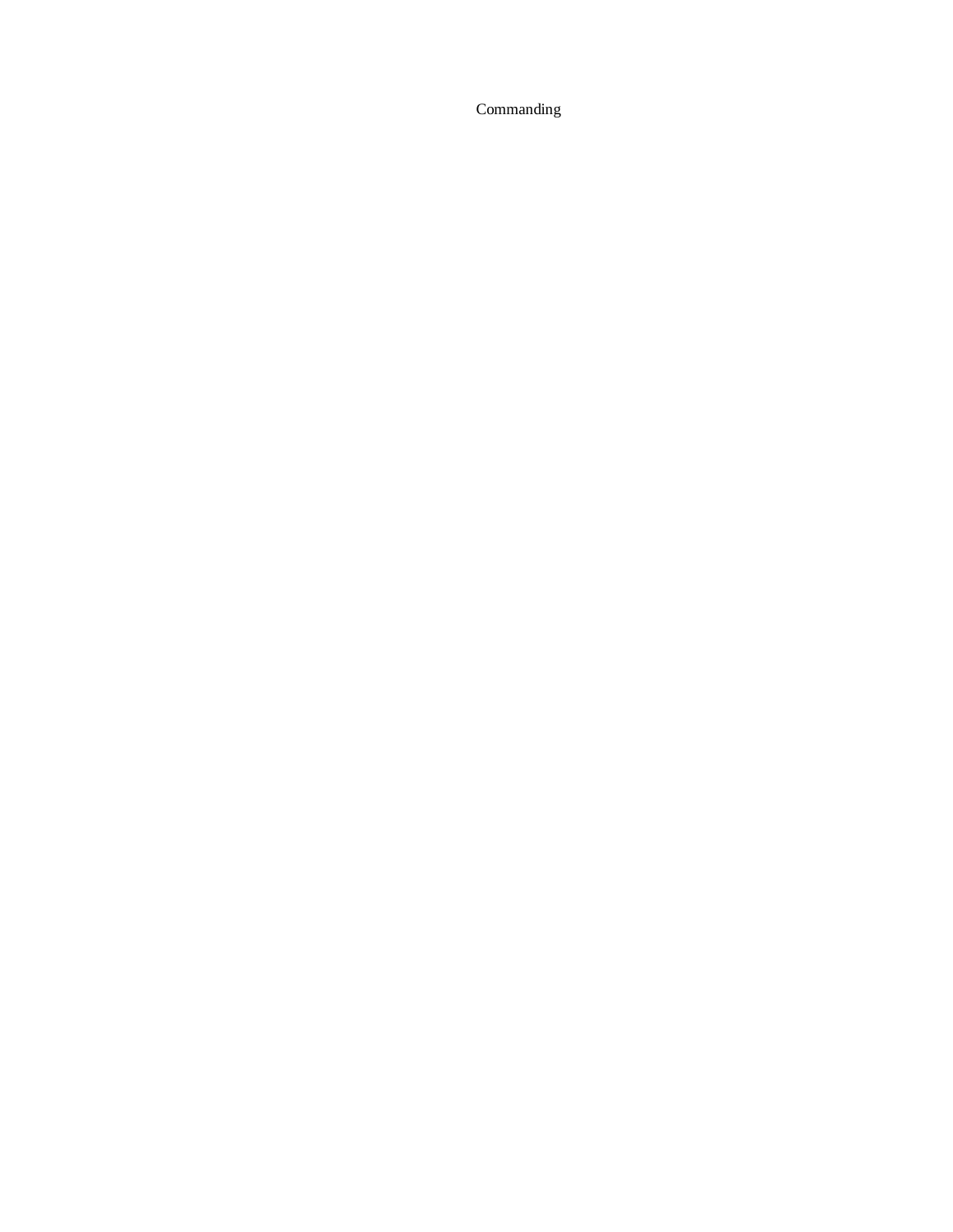### BATTLE LESSONS AND CONCLUSIONS

## I. Communications

1. Care of equipment cannot be stressed enough during cold weather. Constant inspections are necessary, as operators will overlook small things because of the cold.

2. A pike pole (MC 123) of twelve or fourteen feet in length would make for faster and more efficient laying of wire.

3. Keep wire off the ground, it may become frozen in the ground in cold weather.

### II. The Firing Battery

- 1. Remember in snow or rainy weather to dig a small drainage trench around the howitzer, ammunition pits, fox-holes and all other dug in installations. This will keep the pits dry.
- 2. Ammunition pits, dug-outs, etc. should have some form of water repellant such as shelter-halves, tarpaulins, tar paper, etc. over them to make them waterproof. Dirt alone will not protect pits from water.
- 3. Firing jacks should be built up with added floatation even when the ground is frozen; otherwise the jack will sink when the ground thaws.
- 4. An oil spray gun can be used to oil the innersprings of the equilibrators.
- 5. Never count on any material, especially ammunition as being water proof even if they are supposed to be. You will have much less trouble if you keep all material as free from water as possible.
- 6. By using duckboards in powder pits from 5" to 6" high, and digging a sump pit in the center or at the open end of the pit, powder will be kept perfectly dry when changing weather allows water to seep into the pits.
- 7. Anti-dim used on the lens of sights will prevent them from fogging.
- 8. During long lulls in firing keep all covers on the howitzer, this will prevent snow and ice from collecting over the howitzer.
- 9. Before fuzing round, examine top of booster in shell for ice, which may cause a dud.
- 10. When moving from one position to another carry all necessary equipment to put the howitzer in action on the howitzer trails. Then when a prime mover breaks down substitution can be made with a minimum of delay.
- 11. As soon as shells are brought from the dump clean them of mud, ice, and snow with hot water and a steel brush, then dry them with a rag or waste. Place the shells in a straw filled pit. When the shells are needed in a hurry no time is lost in the cleaning prior to loading.
- 12. By use of salvaged German luminous buttons on the orienting line stakes they are easy to locate at night.
- III. Motors
	- 1. Vehicles that are dug in must be placed on boards or logs to get them off the ground to prevent their freezing to the ground in cold weather.
	- 2. Oil will congeal on the central linkage and on the bendix springs (starter) of the M-5 tractor in cold weather which will cause them to stiffen. By periodically washing the linkage and starter assembly with kerosene this can be prevented.
- IV. Air O.P.
	- 1. Enemy flak can be avoided to some extent by Cubs not flying too close together.
	- 2. By flying higher and a little behind the outpost line small arms will not be used against Cubs.
	- 3. The life of radio batteries can be increased during intense cold weather if they are removed from the plane and placed in a warm room after a mission.